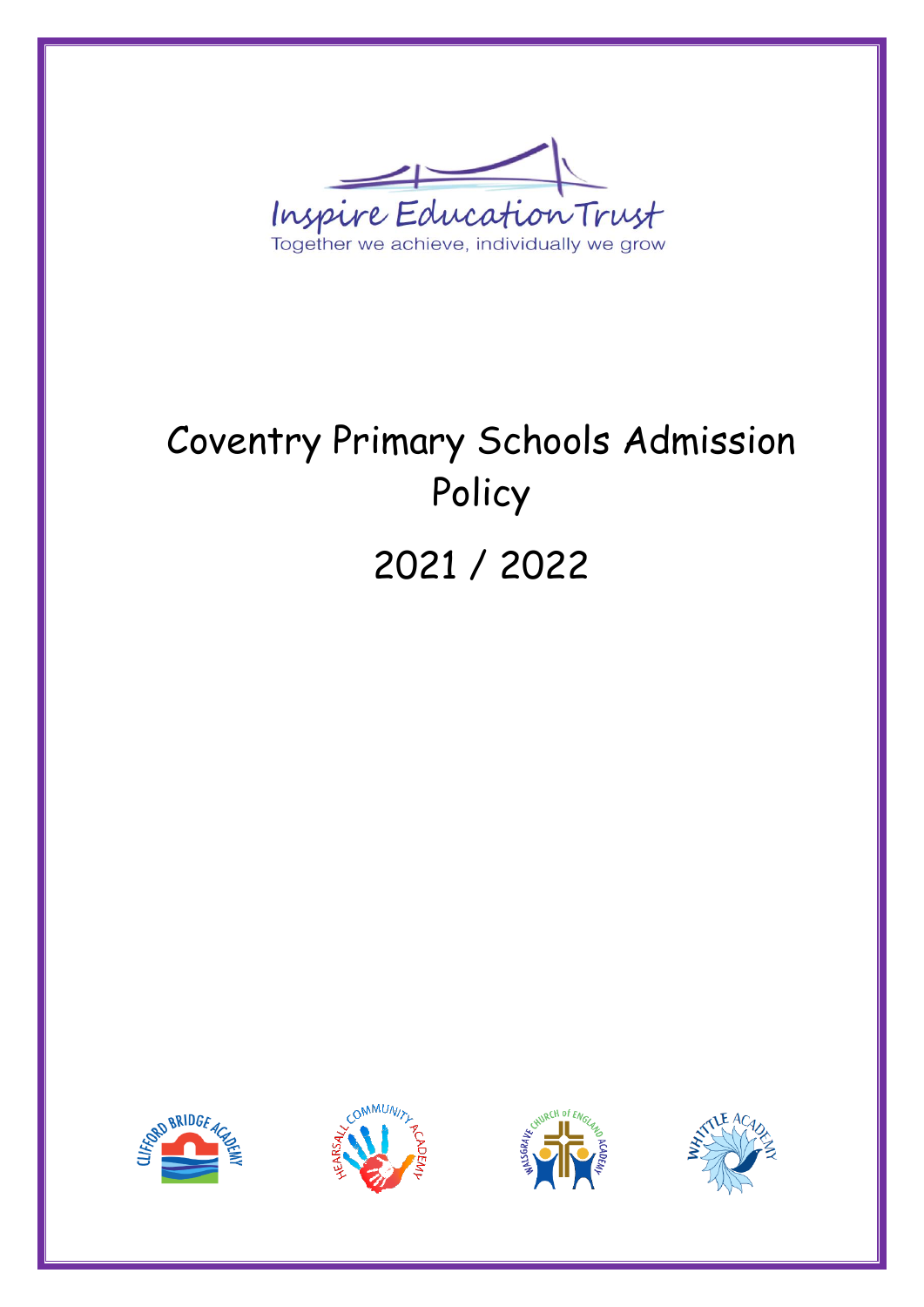

The Inspire Education Trust has adopted the Local Authority Admissions Policy.

This Policy applies to all Coventry primary schools in The Inspire Education Trust Clifford Bridge Academy – Hearsall Community Academy - Walsgrave CE Academy - Whittle Academy.

### **Admissions Policy 2021/22 Oversubscription criteria:**

If the number of applications is less than the published admission number then all applicants will be offered a place.

All applicants with an Education, Health and Care Plan which names the school must be admitted before places are allocated using the oversubscription criteria.

If there are more requests for a school than there are places available within the school's admission number, places will be allocated in accordance with the following criteria and in the order shown below.

**Children who, at the time of admission, are in the care of a local authority or are provided with accommodation by the authority (looked after children). Also children who were previously looked after but ceased to be so because they were adopted, or became subject to a residence order, child arrangements order or a special guardianship order.** Including those children who appear (to the admission authority) to have been in state care outside of England and ceased to be in state care as a result of being adopted".

1.

A looked-after child is defined in Section 22 of the Children Act 1989.

- 2. **Children who live in the catchment area served by the school, who have a brother or sister attending the school provided that the brother or sister will continue to attend that school the following year**
- 3. **Other children who live in the catchment area served by the school.**
- 4. **Children living outside the catchment area with a brother or sister who currently attends the school provided that the brother or sister will continue to attend that school the following year;**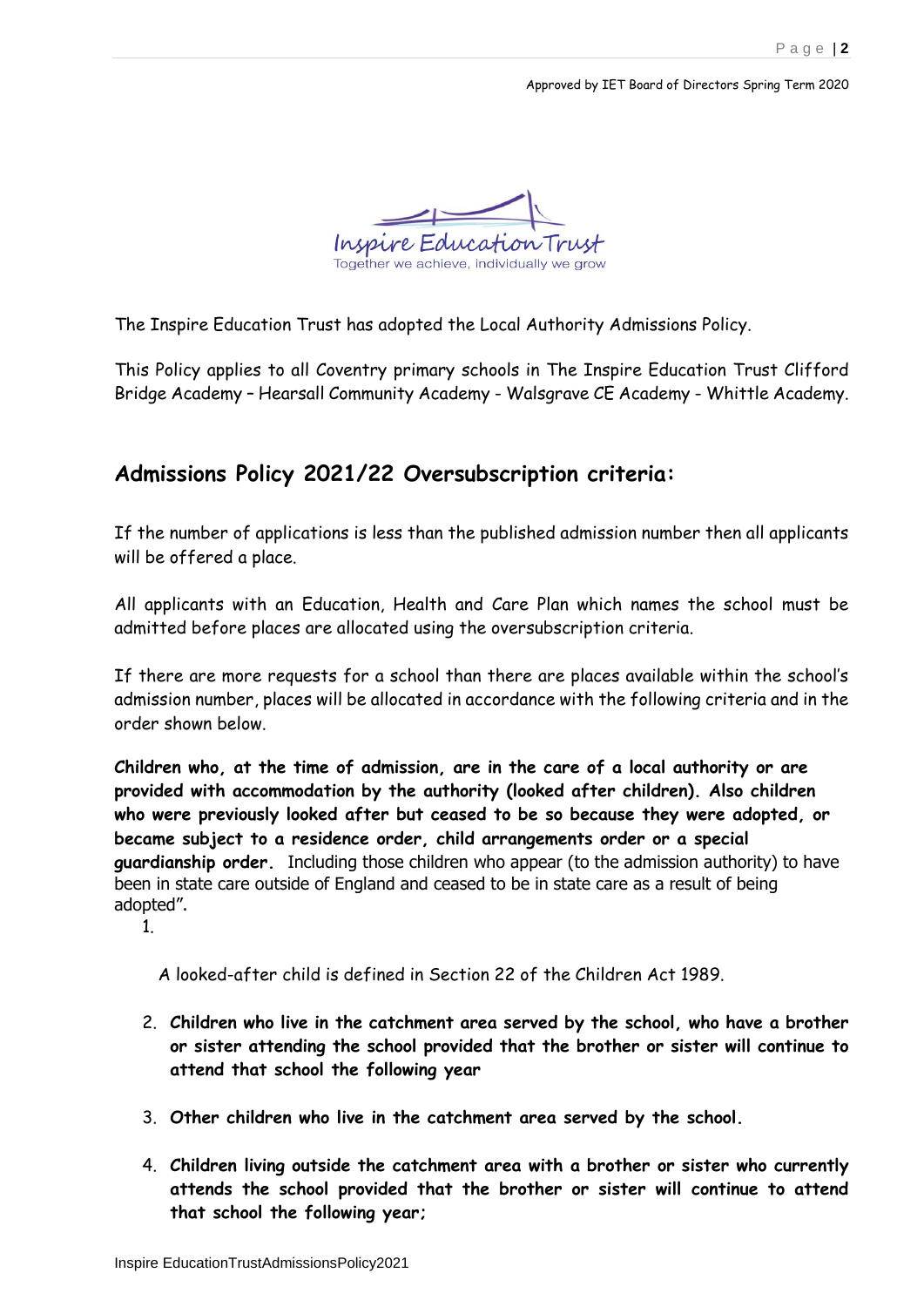- 5. **Children of Staff who have been employed at the school for two or more years at the time of application for the school place; or recruited to fill a vacant post for which there is a demonstrable skill shortage.**
- 6. **All other children**

If it is not possible to meet all of the requests in any one of the categories described above, the City Council will prioritise the requests based on the distance to the school.

#### **Brothers and Sisters**

Brothers and sisters are those children who live at the same address and either have one or both natural parents in common; are related by a parent's marriage or whose parents are living as partners. We include children who are adopted within our definition of brothers and sisters.

All brothers or sisters must still be attending the school when the applicant is due to be admitted. Please note that children attending nursery will not be classed as brothers or sisters for the purposes of this definition as they are not attending the main school.

#### **Staff**

Under the oversubscription criteria the word staff will mean: All staff who have been continuously employed by the school for a period of at least two years for the purpose of working in the school as follows:

- \* All full time teaching staff
- \* All full time support staff defined as those on 37 week and above contract
- \* All part time teaching staff with a 45% and above timetable
- \* All part time support staff who work at least 15 hours per week for 37 weeks or more

The two year qualification period may be waived if a post is hard to fill. Decisions on hard to fill posts will be made based on guidance from Human Resources. The definition does not include contract staff. If a service has been 'in house' and is subsequently 'contracted out' children of staff will no longer be eligible for priority admission under this criterion. The definition does not include peripatetic staff.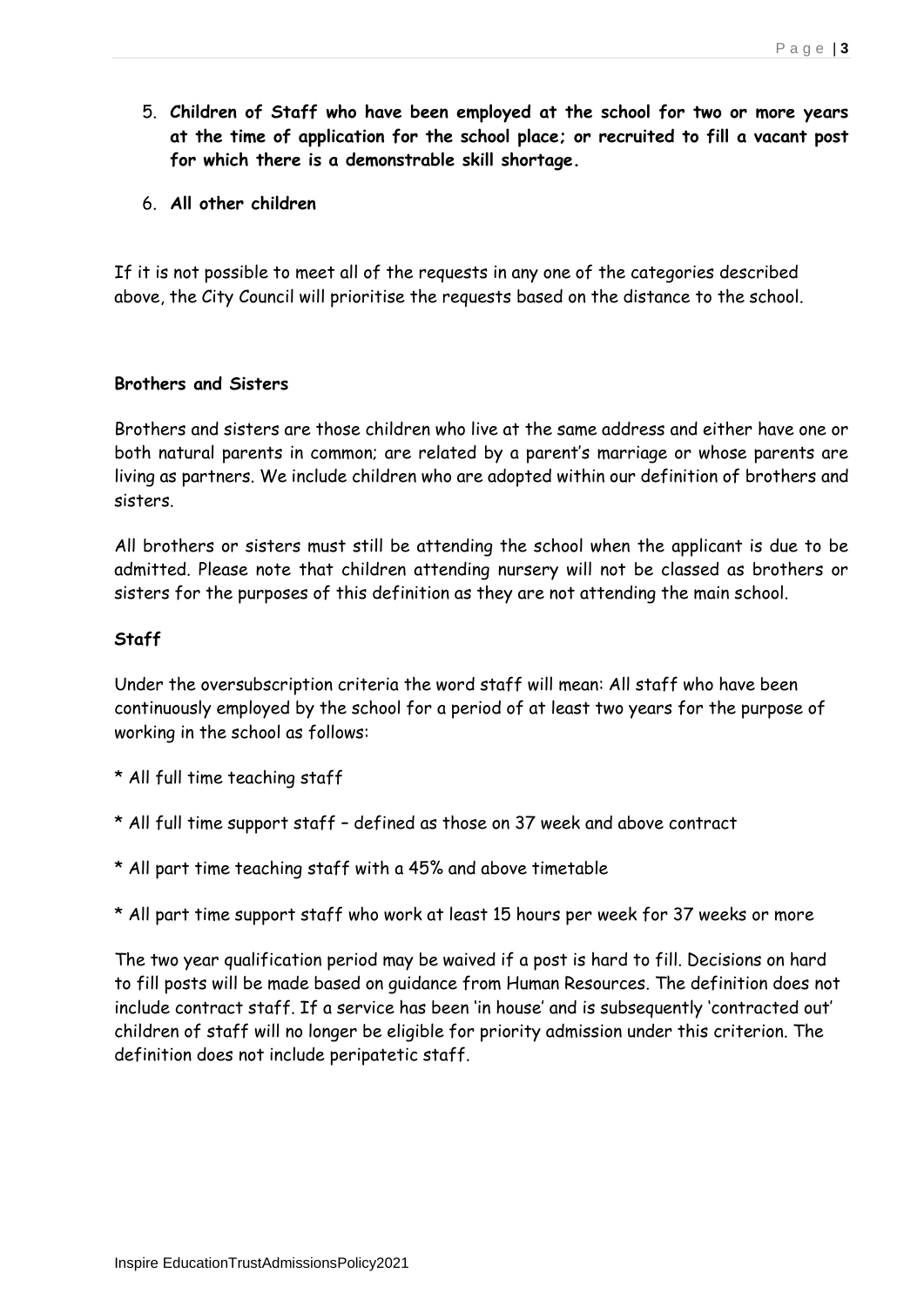#### **Distance**

If it is not possible to meet all of the requests in any one of the categories described above, the City Council will prioritise the requests within that category based on the distance to the school. A straight-line measurement will be made, using a computerised mapping system, from the centre of the child's residence - to the centre of the preferred school site. The address used must be the child's permanent home address. The shortest measurement will have the highest priority. Where the final place in a year group can be taken by two or more children living an equal distance from the school, the IET Trust, overseen independently, will select by drawing lots

#### **Home address**

A pupil's home address is considered to be a residential property that is the child's only or main residence. At the time places are allocated, proof of permanent residence at the property concerned may be required. Where documentary evidence can substantiate to the satisfaction of the Local Authority that care is split equally between parents at two homes, parents must name the address to be used for the purpose of allocating a school place

If a school is offered on the basis of an address that is subsequently found to be different from a child's normal and permanent home address, then that place is likely to be withdrawn.

Children of UK service personnel and other Crown Servants will be treated as meeting the residency criteria for a catchment area once proof of posting has been provided

#### **Catchment area**

One of the aims of local schools is to serve its neighbourhood and develop links with the local community to strengthen the school and the community. The area served by a school is known as the catchment area and details of specific catchment areas are available at our schools individual websites and at the Local Authority catchment area website as follows: <https://www.coventry.gov.uk/catchmentareas>

#### **Deferred entry into Primary School**

Legally a child does not have to be educated until the term after their fifth birthday. Parents may feel their child is young for their age, or there may be other reasons for wanting to delay their entry to school. This is called deferred entry.

In this situation applications for a place should be made in the normal way. The Authority recommends that the parent/carer contact the headteacher of the preferred school to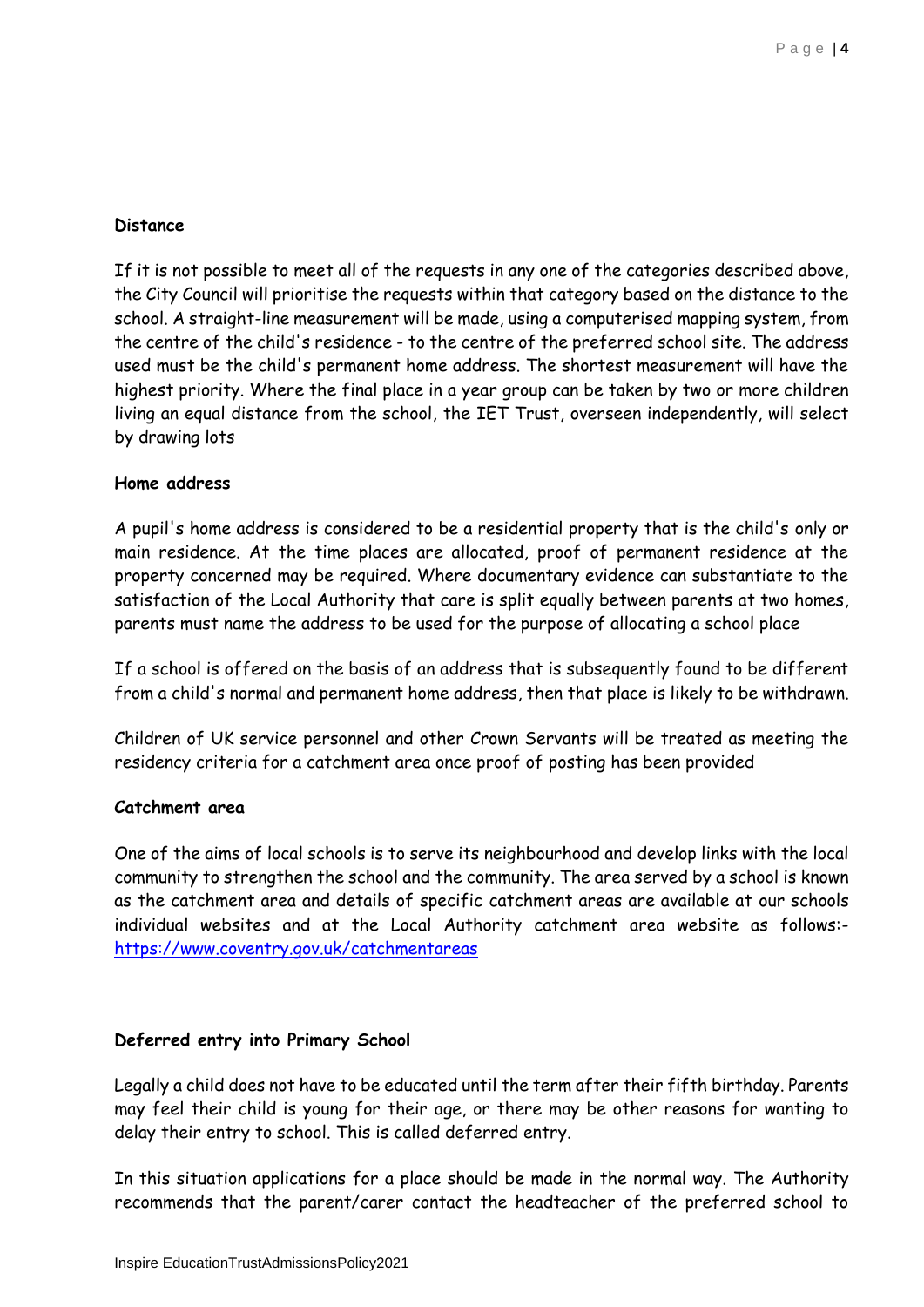discuss the matter in more detail prior to submitting the application. If the parent/carer then decides to defer entry, a place will be reserved until the child starts as long as they start within the academic year. The Authority cannot allocate it to another child. Parents/carers cannot assume however that an application for a deferred entry place will be successful. It will be considered alongside all other applications in accordance with the general City Council admissions policy.

Where a parent/carer of a summer born child wishes to defer entry until the following academic year, and wishes their child to start in reception this will mean the child is taught out of their normal age group. They should still make an application at the usual time but must notify us on the application that they will wish to request a place out of the normal age group. Parents/carers will then be contacted to discuss the matter further and should note there are no guarantees that such applications will be successful, but that each case will be considered individually.

Parents may seek a place for their child outside of their normal age group. The application will be considered alongside all other applications in accordance with the Coventry coordinated admissions scheme. Where the application is refused the parent has a right to an appeal against the refusal of a place, unless the child has been offered a place in another year group in the school.

#### **Part time attendance**

Parents can request that their child attends part time until the child reaches compulsory school age.

For more information please visit the following webpage:

[http://www.coventry.gov.uk/downloads/file/28497/guidance\\_notes\\_for\\_applying\\_to\\_educa](http://www.coventry.gov.uk/downloads/file/28497/guidance_notes_for_applying_to_educate_out_of_the_normal_chronological_age_group) [te\\_out\\_of\\_the\\_normal\\_chronological\\_age\\_group](http://www.coventry.gov.uk/downloads/file/28497/guidance_notes_for_applying_to_educate_out_of_the_normal_chronological_age_group)

#### **Children currently attending Local Authority Maintained Nursery Classes**

Parents of children already attending Nursery Classes will also need to complete an application form in order to request a place at their preferred Primary School. The policy of the City Council is not to provide nursery classes at every school, but to provide classes which serve a wider area than the school's catchment area. The number of part-time places available in a nursery class therefore often exceeds the number of places available in the Reception Class in the same school. The City Council cannot therefore guarantee that a pupil who is admitted to a school's nursery class will be admitted to the same school.

#### **Waiting List**

The Authority cannot always offer places at a preferred school. If this is the case the child's name will be automatically placed on the Waiting List for Academies. If places become available, the Authority will allocate the places in accordance with the oversubscription criteria. Each time a child is added, the list is ranked again in line with the oversubscription criteria. Applicants may therefore move both up and down the list depending on whether others joining the list meet a higher ranked oversubscription criterion.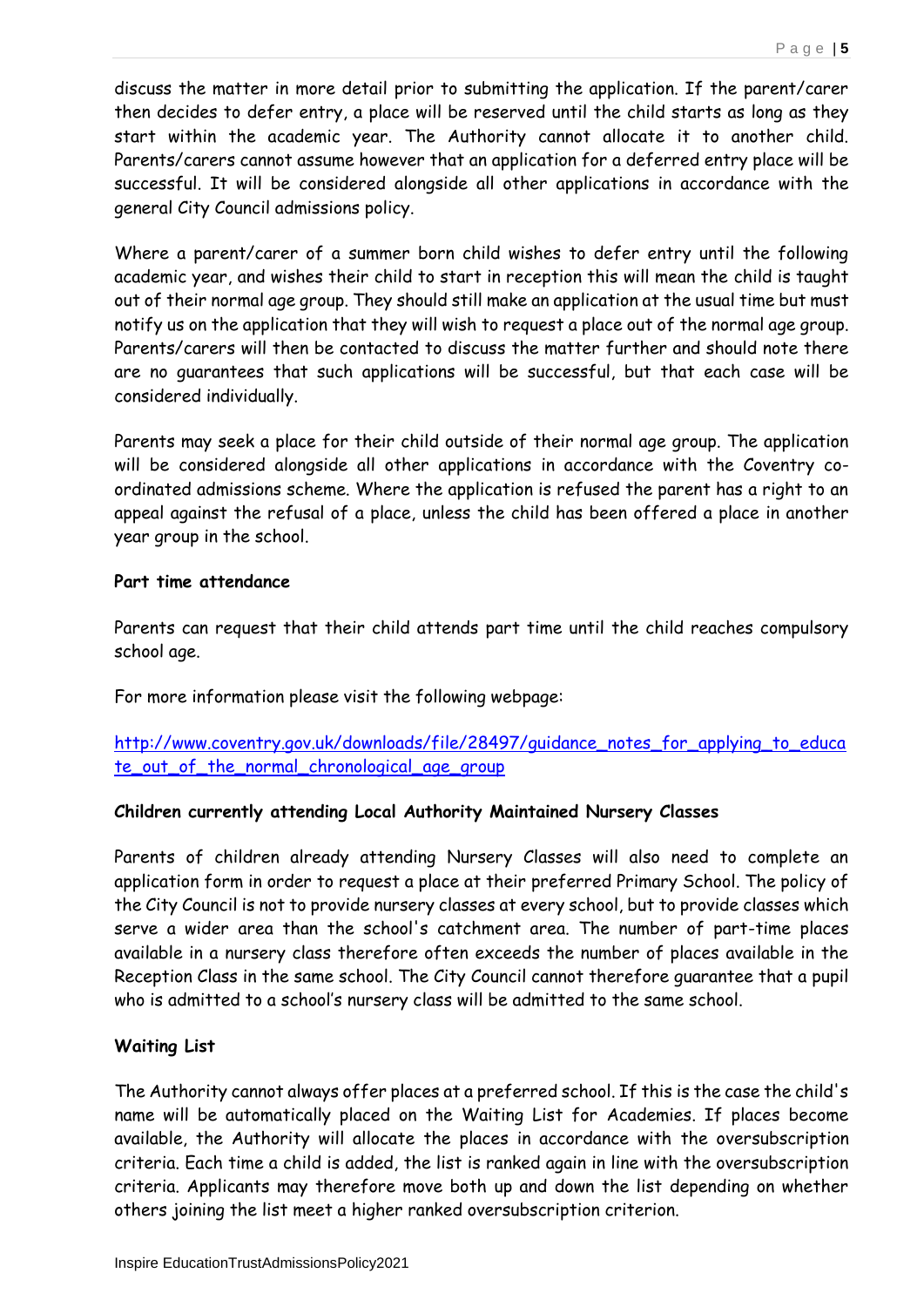Waiting Lists will remain in operation until 31 December 2021. After this parents/carers will need to contact the School Organisation Team if they wish to stay on the waiting list until the end of the academic year when the waiting list will be discarded.

#### **Appeals**

Parents who have been refused a place at any of the academies within the Inspire Education Trust have the right to make an appeal against the decision. Appeals are heard by an independent appeals panel. Appeal forms and details about how to appeal and the schedule for all appeals, including deadlines for appeal forms to be submitted, can be accessed via the Coventry Appeals section on the Coventry City Council website at [www.coventry.gov.uk/schoolappeals](http://www.coventry.gov.uk/schoolappeals)

Parents do not have a right to a second appeal in respect of the same academic year, except where the Trust agrees there were faults in the first appeal which may have significantly affected the outcome or the Trust accepts a further application for a place at the school because of a significant and material change in the circumstances of the parent, child, or school, but this has been turned down. Repeat applications will not be considered unless the significant and material change relates to matters that would affect the level of priority which would be given to the application in accordance with the admission over-subscription criteria.

#### **Admission Numbers 2021/2022**

#### **Inspire Education Trust Schools**

The admission number represents the capacity of the school to admit pupils at the normal age of entry in the 2021/2022 academic year.

| <b>Inspire Education Trust</b><br><b>Schools</b> | <b>Admission</b><br><b>Number</b><br>2020/2021 |
|--------------------------------------------------|------------------------------------------------|
| <b>Clifford Bridge Academy</b>                   | 60                                             |
| <b>Hearsall Community Academy</b>                | 60                                             |
| Whittle Academy                                  | 30                                             |
| Walsgrave CE Academy                             | 60                                             |